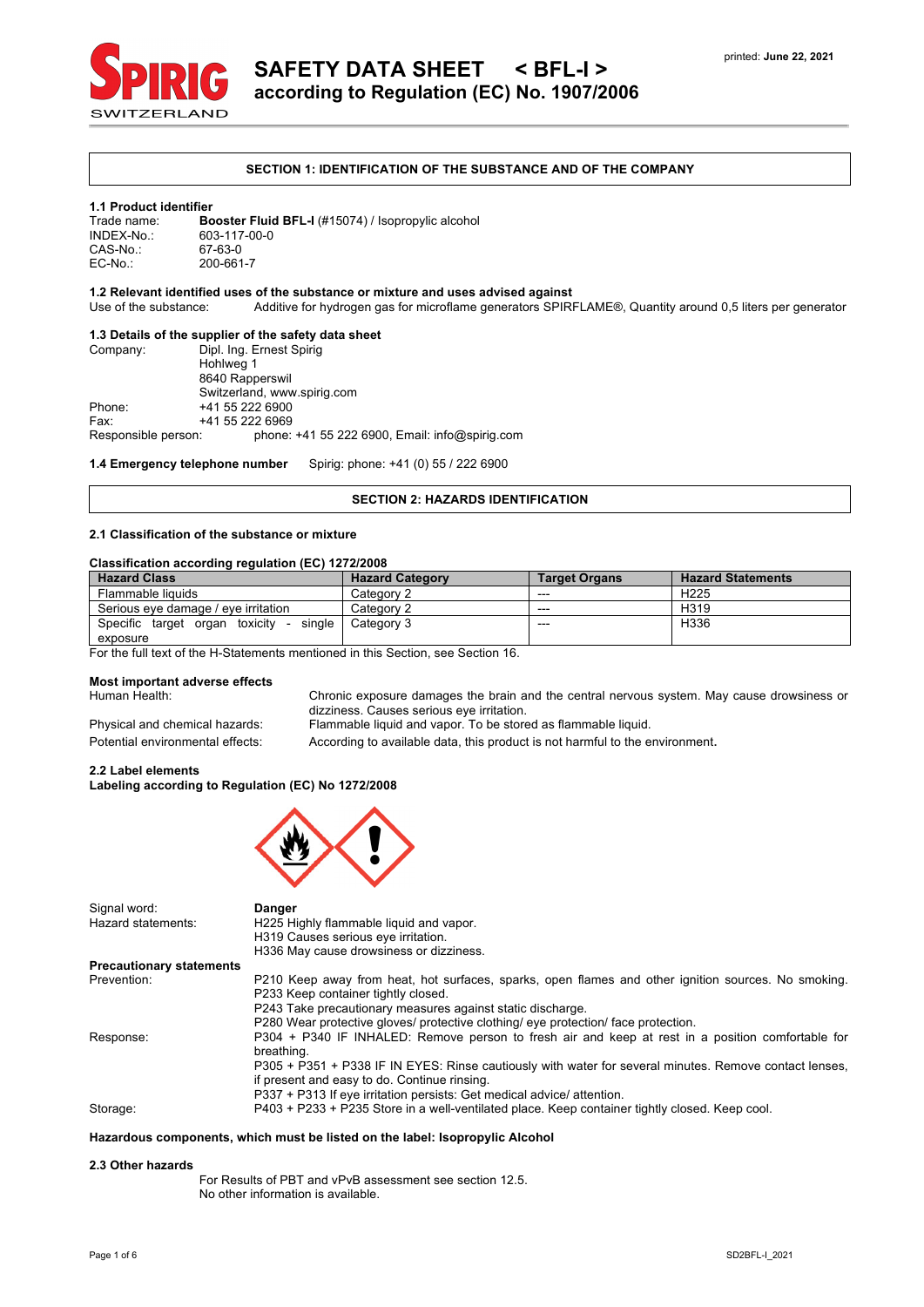

#### **SECTION 3: COMPOSITION / INFORMATION ON INGREDIENTS**

| 3.1 Substances                                                                   |                  |                                               |                          |  |
|----------------------------------------------------------------------------------|------------------|-----------------------------------------------|--------------------------|--|
| <b>Hazardous Components</b>                                                      | Amount $\{\% \}$ | Classification (Regulation (EC) No 1272/2008) |                          |  |
|                                                                                  |                  | Hazard class / Hazard category                | <b>Hazard statements</b> |  |
| <b>Isopropylic Alcohol</b>                                                       | 93               | Flam. Lig.2                                   | H <sub>225</sub>         |  |
| INDEX-No.: 603-117-00-0                                                          |                  | Eye Irrit. 2                                  | H <sub>3</sub> 19        |  |
| CAS-No.: 67-63-0                                                                 |                  | STOT SE3                                      | H336                     |  |
| EC-No.: 200-661-7                                                                |                  |                                               |                          |  |
| Registration: 01-2119457558-25-xxxx                                              |                  |                                               |                          |  |
| <b>Additives</b>                                                                 | 7%               | No hazardous component                        |                          |  |
| For the full text of the H-Statements mentioned in this Section, see Section 16. |                  |                                               |                          |  |

## **SECTION 4: FIRST AID MEASURES**

# **4.1 Description of first aid measures**

Take off all contaminated clothing immediately.

If inhaled: Move to fresh air. If breathing is irregular or stopped, administer artificial respiration. If unconscious place in recovery position. Consult a physician after significant exposure.<br>In case of skin contact: Wash off immediately with soap and plenty of Wash off immediately with soap and plenty of water. If skin irritation persists, call a physician.

In case of eye contact: Rinse immediately with plenty of water, also under the eyelids, for at least 5 minutes. Consult an eye specialist immediately. If swallowed: Rinse mouth with water. Never give anything by mouth to an unconscious person. Do NOT induce vomiting. If a

person vomits when lying on his back, place him in the recovery position. Call a physician immediately.

### **4.2 Most important symptoms and effects, both acute and delayed**

Symptoms: Symptoms of overexposure may be headache, dizziness, tiredness, nausea and vomiting. Eye irritation, Can cause redness, tearing, pain and weakness of vision.

Effects: See Section 11 for more detailed information on health effects and symptoms.

**4.3 Indication of any immediate medical attention and special treatment needed**

Treatment: Treat symptomatically.

#### **SECTION 5: FIREFIGHTING MEASURES**

| 5.1 Extinguishing media                                   |                                                                                                                                                                                                                              |  |  |  |
|-----------------------------------------------------------|------------------------------------------------------------------------------------------------------------------------------------------------------------------------------------------------------------------------------|--|--|--|
| Suitable extinguishing media:                             | Use water spray, alcohol-resistant foam, dry chemical or carbon dioxide.                                                                                                                                                     |  |  |  |
| Unsuitable extinguishing media:                           | High volume water jet                                                                                                                                                                                                        |  |  |  |
| 5.2 Special hazards arising from the substance or mixture |                                                                                                                                                                                                                              |  |  |  |
| Specific hazards during firefighting:                     | Highly flammable, vapors may form explosive mixtures with air. Vapors are heavier than air<br>and may spread along floors. Flash back possible over considerable distance.                                                   |  |  |  |
| Hazardous combustion products:                            | Carbon monoxide, Carbon dioxide (CO2)                                                                                                                                                                                        |  |  |  |
| 5.3 Advice for firefighters                               |                                                                                                                                                                                                                              |  |  |  |
| Special protective equipment for firefighters:            | In the event of fire, wear self-contained breathing apparatus. Wear personal protective<br>equipment.                                                                                                                        |  |  |  |
| Further information:                                      | Cool closed containers exposed to fire with water spray. Heating will cause a pressure<br>rise - with risk of bursting Collect contaminated fire extinguishing water separately. This<br>must not be discharged into drains. |  |  |  |

#### **SECTION 6: ACCIDENTAL RELEASE MEASURES**

|                                 | 6.1 Personal precautions, protective equipment and emergency procedures                                                                                                                                                                                            |  |  |  |
|---------------------------------|--------------------------------------------------------------------------------------------------------------------------------------------------------------------------------------------------------------------------------------------------------------------|--|--|--|
| Personal precautions:           | Use personal protective equipment. Keep people away from and upwind of spill/leak. Provide adequate<br>ventilation. Keep away from heat and sources of ignition. Avoid contact with skin and eyes. Do not breathe<br>qas/fumes/vapor/spray.                        |  |  |  |
| 6.2 Environmental precautions   |                                                                                                                                                                                                                                                                    |  |  |  |
|                                 | Do not flush into surface water or sanitary sewer system. If the product contaminates rivers and lakes or<br>drains inform respective authorities. Avoid subsoil penetration. Local authorities should be advised if<br>significant spillages cannot be contained. |  |  |  |
|                                 | 6.3 Methods and materials for containment and cleaning up                                                                                                                                                                                                          |  |  |  |
|                                 | Contain spillage, and then collect with non-combustible absorbent material, (e.g. sand, earth, diatomaceous<br>earth, vermiculite) and place in container for disposal according to local / national regulations (see section<br>13).                              |  |  |  |
| Further information:            | Treat recovered material as described in the section "Disposal considerations".                                                                                                                                                                                    |  |  |  |
| 6.4 Reference to other sections |                                                                                                                                                                                                                                                                    |  |  |  |
|                                 | See Section 1 for emergency contact information.<br>See Section 8 for information on personal protective equipment.<br>See Section 13 for waste treatment information.                                                                                             |  |  |  |

#### **SECTION 7: HANDLING AND STORAGE**

#### **7.1 Precautions for safe handling**

Advice on safe handling: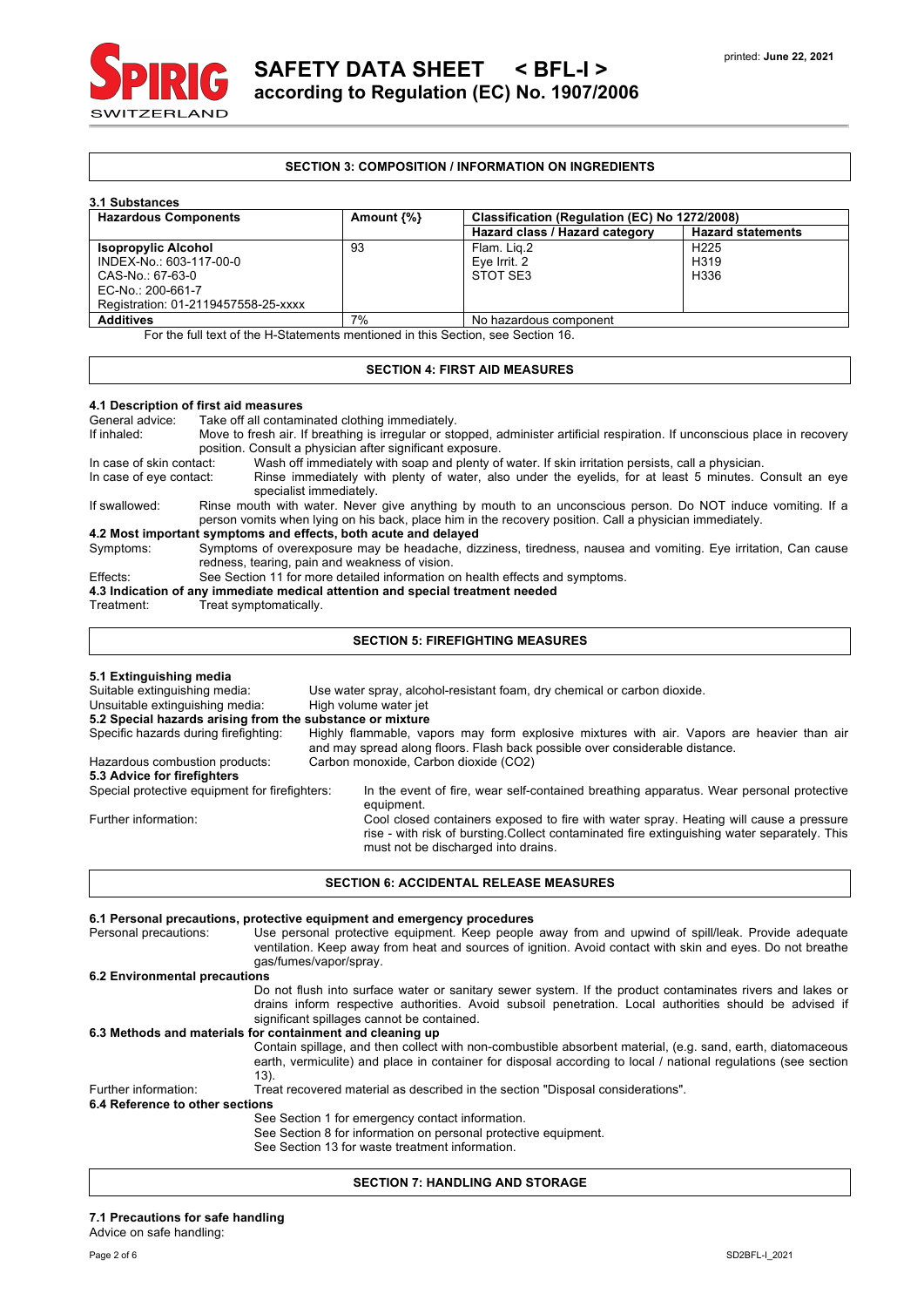

Keep container tightly closed. Use personal protective equipment. Provide sufficient air exchange and/or exhaust in work rooms. Avoid contact with skin, eyes and clothing. Do not breathe vapors or spray mist. Emergency eye wash fountains and emergency showers should be available in the immediate vicinity. Hygiene measures: Keep away from food, drink and animal feeding stuffs. Smoking, eating and drinking should be prohibited in the application area. Wash hands before breaks and at the end of workday. Take off all contaminated clothing immediately. **7.2 Conditions for safe storage, including any incompatibilities** Requirements for storage areas and containers: Keep in an area equipped with solvent resistant flooring. Suitable materials for containers: Mild steel; Stainless steel; Unsuitable materials for containers: Aluminium Advice on protection against fire and explosion: Combustible liquid. Keep away from sources of ignition - No smoking. Vapors are heavier than air and may spread along floors. Vapors may form explosive mixtures with air. Take measures to prevent the build up of electrostatic charge. Use only in an area containing explosion proof equipment. Fire-fighting class: Highly flammable and extremely fast burning down; Flp < 21°C Further information on storage conditions: Keep tightly closed in a dry and cool place. Keep in a well-ventilated place. Keep away from heat. Store in cool place. Advice on common storage: Keep away from food, drink and animal feeding stuffs. Incompatible with oxidizing agents. Do not store together with oxidizing and self-igniting products. German storage class: 3 Flammable liquids **7.3 Specific end use(s)** Additive for hydrogen gas for microflame generators SPIRFLAME®, Quantity around 0,5 liters per generator **SECTION 8: EXPOSURE CONTROLS / PERSONAL PROTECTION 8.1 Control parameters Other occupational exposure limit values** Additional information: Contains no substances with occupational exposure limit values. **Component: Isopropanol CAS-Nr. 67-63-0 Derived no Effect Level (DNEL) / Derived Minimal Effect Level (DMEL)** DNEL Workers, Long-term – systemic effects, skin contact 888 mg/kg bw/day DNEL Workers, Long-term – systemic effects, inhalation 500 mg/m3 DNEL Consumers, Long-term – systemic effects, skin contact 319 mg/kg bw/day<br>DNEL Consumers, Long-term – systemic effects, inhalation 89 mg/m3 DNEL Consumers, Long-term – systemic effects, inhalation 89 mg/m3<br>DNEL Consumers, Long-term – systemic effects, ingestion 26 mg/kg bw/day Consumers, Long-term – systemic effects, ingestion **Predicted No Effect Concentration (PNEC)** Fresh water: 140,9 mg/l<br>Marine water: 140,9 mg/l Marine water: 140,9 mg/l<br>Intermittent releases: 140,9 mg/l Intermittent releases: Sewage treatment plant (STP): 2251 mg/l Sediment: 552 mg/kg d.w. Soil: 28 mg/kg<br>
Secondary poisoning: 28 mg/kg food Secondary poisoning:

#### **8.2 Exposure controls**

#### **Appropriate engineering controls**

Refer to protective measures listed in sections 7 and 8.

## **Personal protective equipment**<br>Respiratory protection: Adv

Advice: In case of insufficient ventilation, wear suitable respiratory equipment. Use respirator with

Filter type: A In case of intensive or longer exposure use self-contained breathing apparatus.

Eye protection:

appropriate filter if vapors or aerosol are released. Respirator with a vapor filter (EN 141) Recommended Hand protection: Advice: Protective gloves complying with EN 374. Please observe the instructions regarding permeability and breakthrough time which are provided by the supplier of the gloves. Also take into consideration the specific local conditions under which the product is used, such as the danger of cuts, abrasion, and the

| contact time. Protective gloves should be replaced at first signs of wear. |              |  |  |  |
|----------------------------------------------------------------------------|--------------|--|--|--|
| Material                                                                   | Butvl-rubber |  |  |  |
| Break through time                                                         | $>=$ 8h      |  |  |  |
| .                                                                          |              |  |  |  |

| Glove thickness                               | $0.5$ mm                                                     |  |
|-----------------------------------------------|--------------------------------------------------------------|--|
|                                               | Advice: Safety glasses with side-shields conforming to EN166 |  |
| Adviser Celvest resistant protective elething |                                                              |  |

Skin and body protection: Advice: Solvent resistant protective clothing

#### **Environmental exposure controls**

#### General advice: Avoid subsoil penetration.

If the product contaminates rivers and lakes or drains inform respective authorities.

#### **SECTION 9: PHYSICAL AND CHEMICAL PROPERTIES**

#### **9.1 Information on basic physical and chemical properties** Form: liquid colorless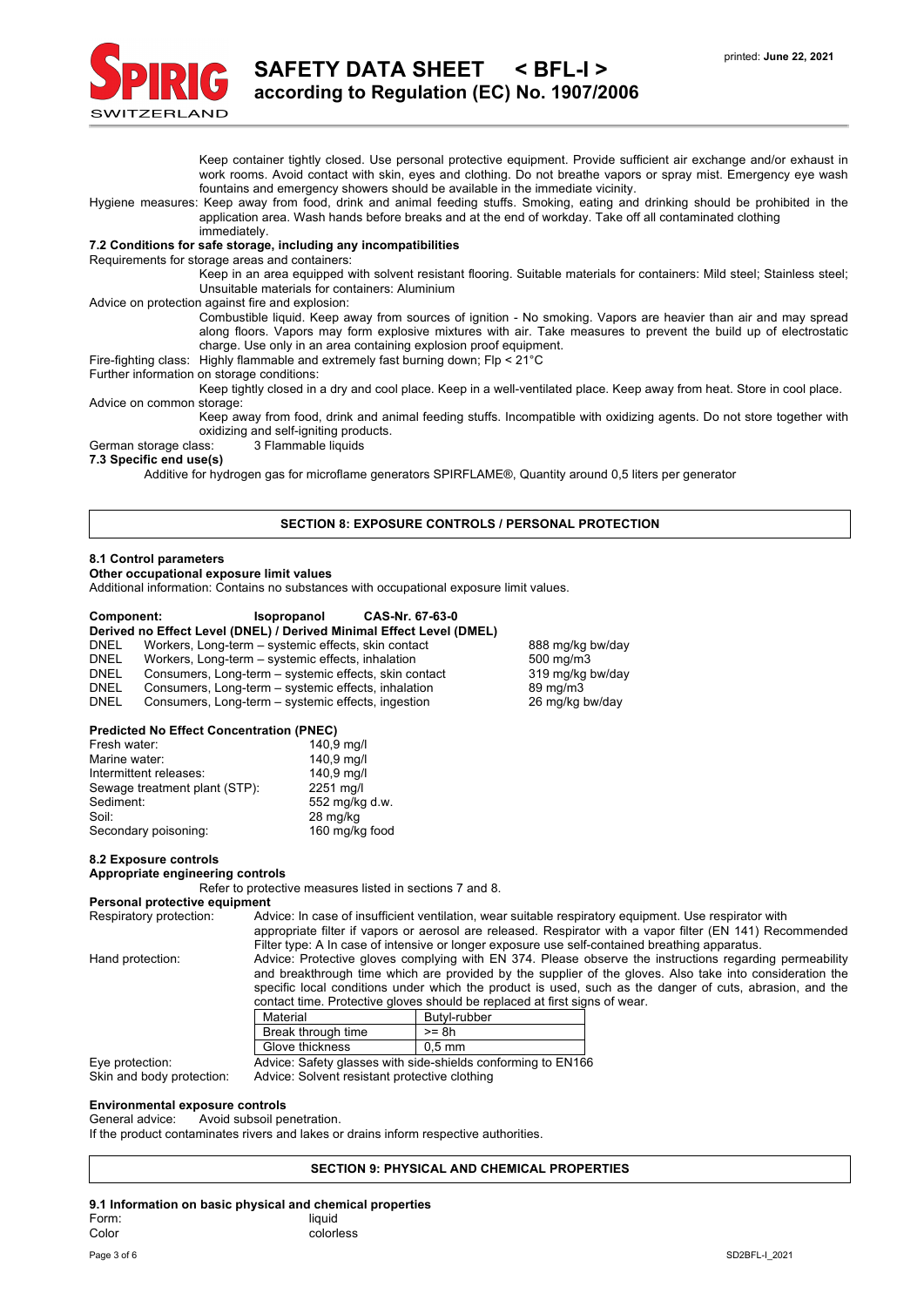

| Odor:                                   | alcohol-like                                                                     |
|-----------------------------------------|----------------------------------------------------------------------------------|
| Odor threshold:                         | no data available                                                                |
| pH:                                     | neutral                                                                          |
| Melting point/range:                    | $-89.5 °C$                                                                       |
| Boiling point/range:                    | 82 °C                                                                            |
| Flash point:                            | -12 °C (closed cup)                                                              |
| Evaporation rate:                       | no data available                                                                |
| Flammability (solid, gas):              | no data available                                                                |
| Lower Explosion limit:                  | 2 Vol- $%$                                                                       |
| Upper Explosion limit:                  | 12 Vol-%                                                                         |
| Vapor pressure:                         | at 20 °C: 48 hPa                                                                 |
| Relative Vapor density:                 | 2                                                                                |
| Density:                                | at $20^{\circ}$ C: 0,785 g/cm3                                                   |
| Water solubility:                       | completely miscible                                                              |
| Partition coefficient: n-octanol/water: | log Kow 0.05 (OECD Test Guideline 107, literature value)                         |
| Auto-ignition temperature:              | $425^{\circ}$ C                                                                  |
| Thermal decomposition:                  | no data available                                                                |
| Viscosity, dynamic:                     | 2,43 mPa.s. (at $20^{\circ}$ C)                                                  |
| Explosivity:                            | Product is not explosive. Formation of explosive air/vapor mixtures is possible. |
| Oxidizing properties:                   | not oxidising                                                                    |

### **9.2 Other information**

Molecular weight: 60,10 g/mol

#### **SECTION 10: STABILITY AND REACTIVITY**

#### **10.1 Reactivity**

|                                              | Advice: No decomposition if stored and applied as directed.                      |
|----------------------------------------------|----------------------------------------------------------------------------------|
| 10.2 Chemical stability                      |                                                                                  |
| Stable under recommended storage conditions. |                                                                                  |
| 10.3 Possibility of hazardous reactions      |                                                                                  |
| Hazardous reactions:                         | Exothermic reaction with strong acids. Incompatible with oxidizing agents.       |
| 10.4 Conditions to avoid                     |                                                                                  |
| Conditions to avoid:                         | Heat, flames and sparks.                                                         |
| 10.5 Incompatible materials                  |                                                                                  |
| Materials to avoid:                          | Strong-oxidizing agents, Strong acids, Aldehydes, Amines, alkalis, alkanolamines |
| 10.6 Hazardous decomposition products        |                                                                                  |
|                                              | Under fire conditions: Carbon oxides                                             |
|                                              |                                                                                  |

### **SECTION 11: TOXICOLOGICAL INFORMATION**

### **11.1 Information on toxicological effects**

| <b>Component Isopropanol</b> |                                | CAS-Nr. 67-63-0           |                        |                   |                                                                                                                                        |
|------------------------------|--------------------------------|---------------------------|------------------------|-------------------|----------------------------------------------------------------------------------------------------------------------------------------|
| Acute Toxicity:              | Oral:                          |                           |                        |                   | LD50: 5840 mg/kg (rat. OECD Test Guideline 401)                                                                                        |
|                              | Inhalation:                    |                           |                        |                   | LC50: > 25 mg/l (rat; 6h, vapour, OECD Test Guideline 403)                                                                             |
|                              | Dermal:                        |                           |                        |                   | LD50: 13900 mg/kg (rabbit, OECD Test Guideline 402)                                                                                    |
| Irritation:                  | Skin:                          |                           |                        |                   | No skin irritation (OECD Test Guideline 404)                                                                                           |
|                              |                                |                           | result in dermatitis.  |                   | Degreases the skin which may cause dry and rough. Prolonged or repeated skin contact may                                               |
|                              | Eyes:                          |                           |                        |                   | Eye irritation (OECD Test Guideline 405)                                                                                               |
|                              |                                |                           |                        |                   | Splashes in eyes may cause strong pain. Vapour acts irritant.                                                                          |
| Sensitisation:               |                                |                           |                        |                   | not sensitizing (Buehler Test; Dermal; Guinea pig) (OECD Test Guideline 406)                                                           |
| <b>CMR Effects</b>           | <b>CMR Properties:</b>         | Carcinogenicity:          |                        |                   | Based on available data, the classification criteria are not met.                                                                      |
|                              |                                | Mutagenicity:             |                        | mutagenic effects | In vitro tests did not show mutagenic effects In vivo tests did not show                                                               |
|                              |                                | Teratogenicity:           |                        |                   | No effects on or via lactation                                                                                                         |
|                              |                                |                           | Reproductive toxicity: |                   | Based on available data, the classification criteria are not met.                                                                      |
|                              | Carcinogenicity                | <b>NOEL</b>               |                        |                   | 5.000 ppm, (negative, Mouse, male and female)                                                                                          |
|                              |                                |                           |                        |                   | (Inhalation; 0, 500, 2500, 5000 ppm; 78 weeks; Frequency of treatment: 5                                                               |
|                              |                                |                           |                        |                   | days/week) (OECD Test Guideline 451)                                                                                                   |
|                              | Genotoxicity in vitro: Result: |                           |                        |                   | negative (Bacterial Reverse Mutation Test; Salmonella typhimurium; with and without<br>metabolic activation) (OECD Test Guideline 471) |
|                              |                                |                           |                        |                   | negative (In vitro gene mutation study in mammalian cells; CHO negative (In<br>vitro gene mutation study in mammalian cells; CHO       |
|                              | Genotoxicity in vivo: Result:  |                           |                        |                   | negative (In vivo micronucleus test; Mouse, male and female) (intraperitoneal; )                                                       |
|                              |                                | (OECD Test Guideline 474) |                        |                   |                                                                                                                                        |
|                              | Teratogenicity                 |                           |                        | NOAEL maternal:   | 400 gm/kg bw/day                                                                                                                       |
|                              |                                |                           |                        | NOAEL develop.:   | 400 gm/kg bw/day                                                                                                                       |
|                              |                                |                           |                        |                   | (Rat. Spraque-Dawley) (Oral) (OECD Test Guideline 414)                                                                                 |
|                              |                                |                           |                        |                   | No adverse effects                                                                                                                     |
|                              | Reproductive toxicity          |                           | <b>NOAEL Parent:</b>   |                   | 853 gm/kg bw/day                                                                                                                       |
|                              |                                |                           |                        |                   | (One-Generation Reproduction Toxicity Study; Rat, wistar, male<br>and female) (Oral) (OECD Test Guideline 415)                         |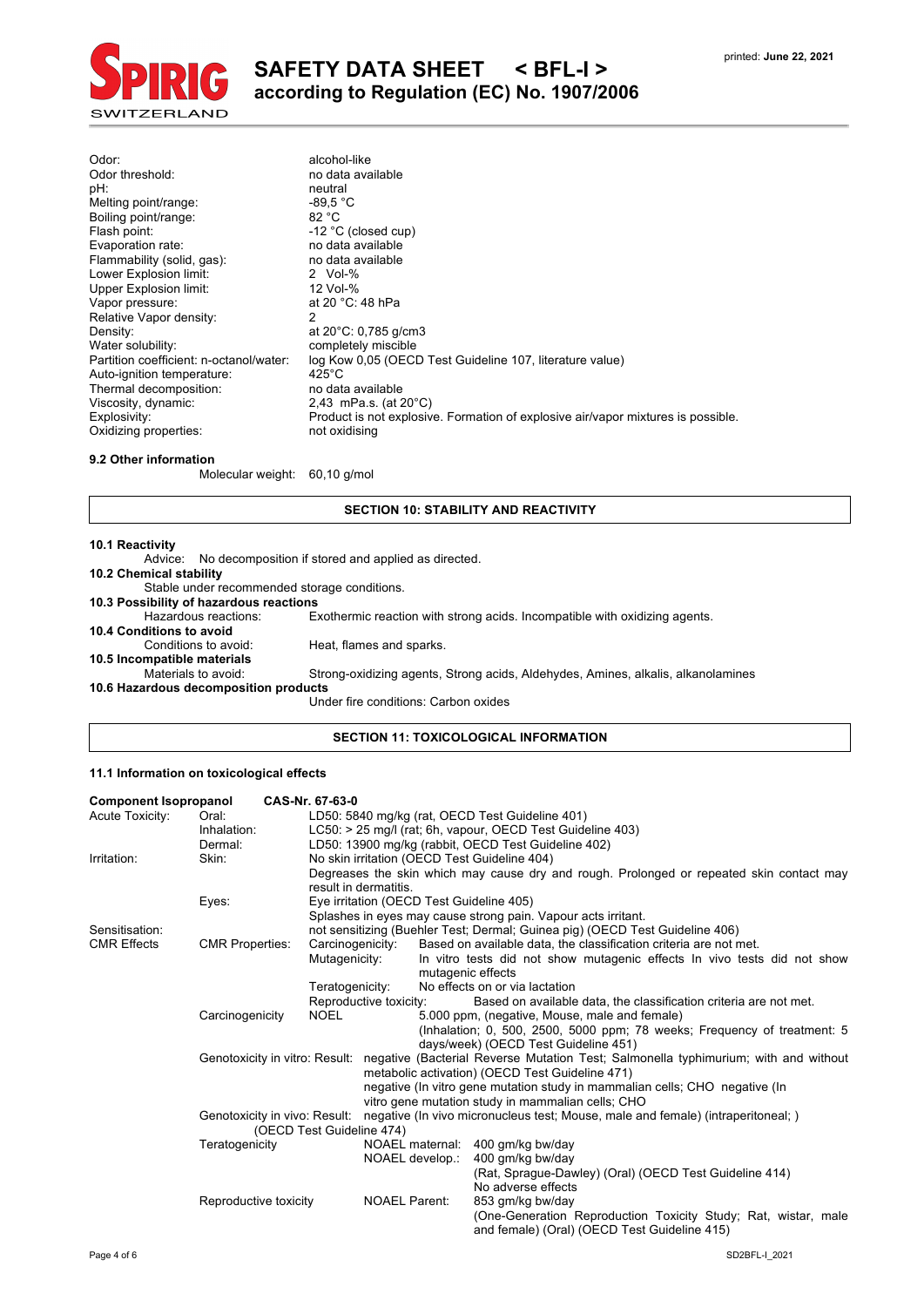

|                                                              |                              |                                         |                                                                                                                                      |                       | <b>NOAEL Parent:</b>                                   |                                                                                                                                                                                                        | No negative effects.<br>500 gm/kg bw/day                                                                                                 |  |
|--------------------------------------------------------------|------------------------------|-----------------------------------------|--------------------------------------------------------------------------------------------------------------------------------------|-----------------------|--------------------------------------------------------|--------------------------------------------------------------------------------------------------------------------------------------------------------------------------------------------------------|------------------------------------------------------------------------------------------------------------------------------------------|--|
|                                                              |                              |                                         |                                                                                                                                      |                       |                                                        |                                                                                                                                                                                                        | (Two-generation reproductive toxicity; Rat, Sprague-Dawley, male<br>and female) (Oral) (OECD Test Guideline 416)<br>No negative effects. |  |
|                                                              |                              | Specific Target Organ Toxicity          |                                                                                                                                      |                       |                                                        |                                                                                                                                                                                                        |                                                                                                                                          |  |
| Single exposure<br>Inhalation:<br>Repeated exposure: Remark: |                              |                                         |                                                                                                                                      |                       |                                                        | Target Organs: Central nervous system<br>May cause drowsiness or dizziness.                                                                                                                            |                                                                                                                                          |  |
|                                                              |                              |                                         |                                                                                                                                      |                       |                                                        | Oral and inhalation repeated exposure studies demonstrated target organ<br>effects in male rats (kidney) and male and female mice (thyroid) by<br>mechanisms of action that are not relevant to humans |                                                                                                                                          |  |
| Other toxic properties: Aspiration hazard:                   |                              |                                         |                                                                                                                                      |                       |                                                        | Aspiration hazard if swallowed - can enter lungs and cause damage.<br>Aspiration may cause pulmonary oedema and pneumonitis                                                                            |                                                                                                                                          |  |
|                                                              |                              |                                         |                                                                                                                                      |                       |                                                        |                                                                                                                                                                                                        | <b>SECTION 12: ECOLOGICAL INFORMATION</b>                                                                                                |  |
| <b>12.1 Toxicity</b>                                         |                              |                                         |                                                                                                                                      |                       |                                                        |                                                                                                                                                                                                        |                                                                                                                                          |  |
|                                                              | <b>Component Isopropanol</b> |                                         | CAS-Nr. 67-63-0                                                                                                                      |                       |                                                        |                                                                                                                                                                                                        |                                                                                                                                          |  |
| <b>Acute Toxicity:</b>                                       |                              |                                         | Fish:<br>Toxicity to daphnia and other aquatic invertebrates:                                                                        |                       |                                                        |                                                                                                                                                                                                        | LC50: 9640 mg/l (Pimephales promelas; 96 h) (flow-through test; OECD Test Guideline 203)                                                 |  |
|                                                              |                              |                                         |                                                                                                                                      |                       |                                                        |                                                                                                                                                                                                        | LC50: 9714 mg/l (Daphnia magna; 24 h) (static test; OECD Test Guideline 202)                                                             |  |
|                                                              |                              |                                         | Algae:<br>Bacteria:                                                                                                                  |                       |                                                        |                                                                                                                                                                                                        | EC50: >100 mg/l (scenedesmus quadricauda; 72 h)<br>EC50: >100 mg/l (Bacteria), no harming action                                         |  |
|                                                              |                              | 12.2. Persistence and degradability     |                                                                                                                                      |                       |                                                        |                                                                                                                                                                                                        |                                                                                                                                          |  |
|                                                              | <b>Component Isopropanol</b> |                                         |                                                                                                                                      | CAS-Nr. 67-63-0       |                                                        |                                                                                                                                                                                                        |                                                                                                                                          |  |
|                                                              | Persistence:                 |                                         | Transformation due to hydrolysis not expected to be significant. Transformation due to photolysis not<br>expected to be significant. |                       |                                                        |                                                                                                                                                                                                        |                                                                                                                                          |  |
| Biodegradability:                                            |                              |                                         | 67/548/EEC, Annex V, C.5)                                                                                                            |                       |                                                        |                                                                                                                                                                                                        | Result: 53 % (aerobic; domestic sewage; Related to: O2 consumption; Exposure Time: 5 d)(Directive                                        |  |
|                                                              |                              | 12.3 Bioaccumulative potential          |                                                                                                                                      | Readily biodegradable |                                                        |                                                                                                                                                                                                        |                                                                                                                                          |  |
|                                                              | Result:                      |                                         | log Kow 0,05                                                                                                                         |                       |                                                        |                                                                                                                                                                                                        |                                                                                                                                          |  |
|                                                              |                              |                                         |                                                                                                                                      |                       | Bioaccumulation is not expected.                       |                                                                                                                                                                                                        |                                                                                                                                          |  |
| 12.4 Mobility                                                |                              |                                         |                                                                                                                                      |                       |                                                        |                                                                                                                                                                                                        |                                                                                                                                          |  |
|                                                              | Water:<br>Soil:              | Mobile in soils                         | The product is water soluble                                                                                                         |                       |                                                        |                                                                                                                                                                                                        |                                                                                                                                          |  |
|                                                              |                              | 12.5 Results of PBT and vPvB assessment |                                                                                                                                      |                       |                                                        |                                                                                                                                                                                                        |                                                                                                                                          |  |
|                                                              | Result:                      |                                         |                                                                                                                                      |                       |                                                        |                                                                                                                                                                                                        | This substance is not considered to be persistent, bioaccumulating nor toxic (PBT)., This substance is not considered                    |  |
|                                                              |                              |                                         |                                                                                                                                      |                       | to be very persistent and very bioaccumulating (vPvB). |                                                                                                                                                                                                        |                                                                                                                                          |  |
|                                                              |                              | 12.6 Other adverse effects              |                                                                                                                                      |                       |                                                        |                                                                                                                                                                                                        |                                                                                                                                          |  |
|                                                              |                              | Additional ecological information:      |                                                                                                                                      |                       | No information                                         |                                                                                                                                                                                                        |                                                                                                                                          |  |
|                                                              |                              |                                         |                                                                                                                                      |                       |                                                        |                                                                                                                                                                                                        | <b>SECTION 13: DISPOSAL CONSIDERATIONS</b>                                                                                               |  |
|                                                              |                              |                                         |                                                                                                                                      |                       |                                                        |                                                                                                                                                                                                        |                                                                                                                                          |  |
| Product                                                      |                              | 13.1 Waste treatment methods            | product enter drains.                                                                                                                |                       |                                                        |                                                                                                                                                                                                        | Disposal together with normal waste is not allowed. Special disposal required according to local regulations. Do not let                 |  |
|                                                              |                              |                                         |                                                                                                                                      |                       |                                                        |                                                                                                                                                                                                        |                                                                                                                                          |  |

#### **Contaminated packaging**

Empty contaminated packaging thoroughly. They can be recycled after thorough and proper cleaning. Packagings that cannot be cleaned are to be disposed of in the same manner as the product. Do not burn, or use a cutting torch on, the empty drum. Risk of explosion.

European Waste Catalogue Number:

No waste code according to the European Waste Catalogue can be assigned for this product, as the intended use dictates the assignment. The waste code is established in consultation with the regional waste disposer.

#### **SECTION 14: TRANSPORT INFORMATION**

## **14.1 UN number** 1219

**14.2 UN proper shipping name**

ADR/RID: ISOPROPANOL<br>IMDG, IATA: ISOPROPANOL **ISOPROPANOL** 

## **14.3 Transport hazard class(es)**

|             | Class | Labels | Classification code | Hazard identification number | Tunnel restriction code<br>/EmS |
|-------------|-------|--------|---------------------|------------------------------|---------------------------------|
| <b>ADR</b>  |       |        | F <sub>1</sub>      | 33                           | D/E                             |
| RID         |       |        | F٬                  | 33                           |                                 |
| <b>IMDG</b> |       |        |                     |                              | F-E.S-D                         |
| <b>IATA</b> |       |        |                     |                              |                                 |